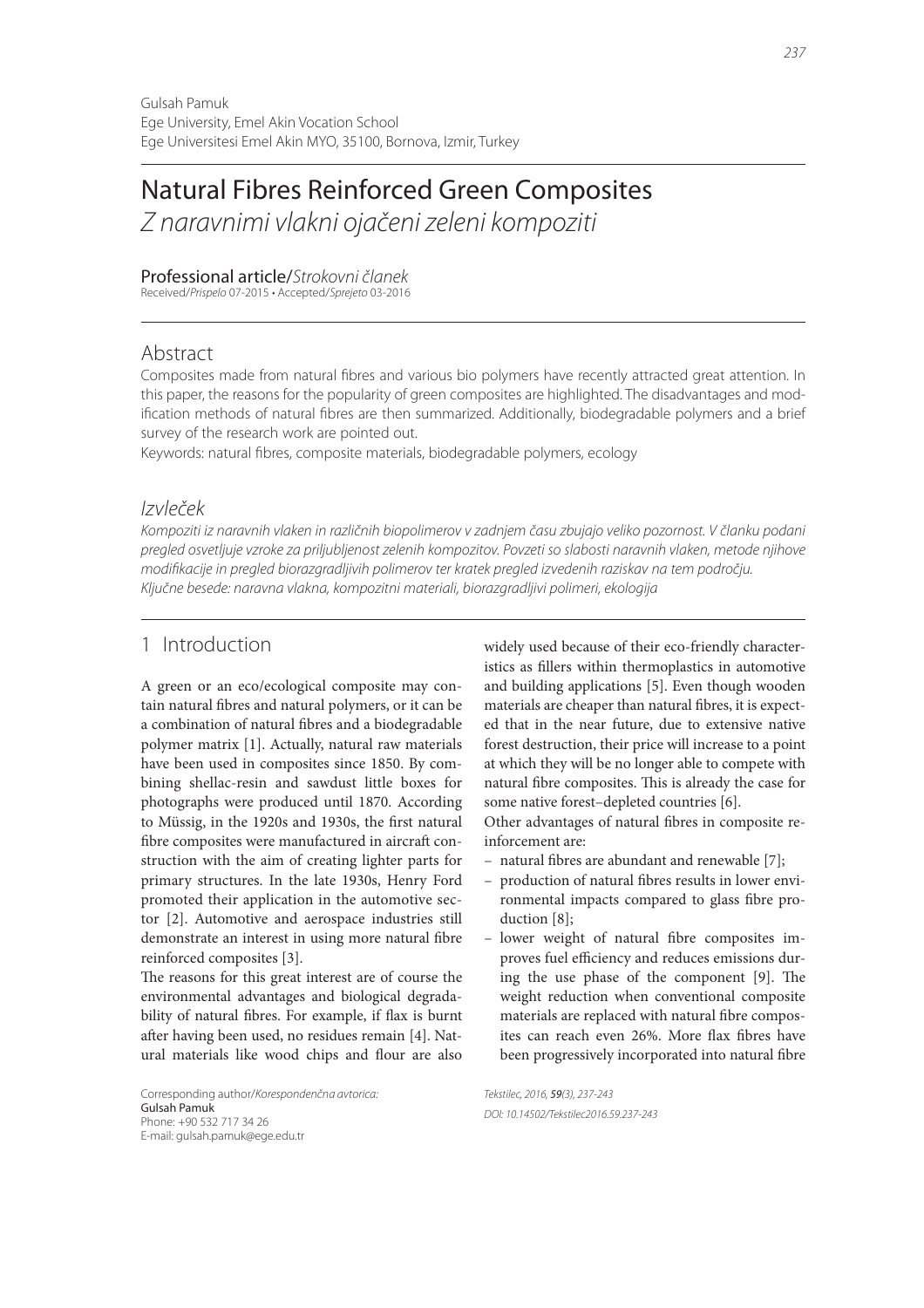automotive components that require 83% less energy and are 40% less expensive than glass fibre components [10];

- end of life incineration of natural fibres results in energy and carbon credits;
- reduced tool wear [11];
- they are safer especially in automobile interiors as the fractures of natural fibre composites are not as sharp as the fractures of glass fibre composites [12].

Natural fibres used in composite reinforcement are split into four categories; seed, bast, leaf and fruit. Cotton is a seed fibre. The bast fibre group includes kenaf, hemp and flax, while sisal may be considered a leaf fibre. On the other hand, coir and banana are vegetable fibres [13]. According to Zampaloni 2007, bast fibres exhibit superior flexural strength and modulus of elasticity (MOE), whereas leaf fibres show superior impact properties [3]. Tensile strength and elastic modulus values of these fibres are given in Table 1.

Table 1: Tensile strength and modulus of elasticity of natural fibres used in composite reinforcement

| Fibre Type  | <b>Tensile</b><br>Strength (MPa) | Modulus of<br>Elasticity<br>(GPa) |
|-------------|----------------------------------|-----------------------------------|
| Flax $[10]$ | 1100                             | 100                               |
| Cotton [10] | 287-597                          | $5.5 - 12.6$                      |
| Jute $[6]$  | $550 - 900$                      | $17 - 26$                         |
| Sisal $[6]$ | $400 - 700$                      | $9 - 20$                          |
| Ramie [6]   | 870                              | 128                               |
| Coir [6]    | 106-270                          | $3 - 6$                           |
| Banana [6]  | 529-800                          | $7.7 - 32$                        |

Beyond the advantages mentioned below, natural fibres have some limitations and drawbacks, when they are used as reinforcements in composite materials, such as:

- the fibres are hydrophilic;
- the compatibility between hydrophilic fibres and hydrophobic matrices is low;
- the fibres are not resistant to high temperatures  $(>200 °C);$
- the fibres are short;
- the quality and consistency of properties is affected by factors which are hard to control such as climate impacts during growth and harvesting [14].

# 2 Modification of natural fibres in composite materials

The characteristics of composites depend on:

- the properties of fibre,
- the properties of matrix material,
- interfacial compatibility of fibre and matrix.

Natural fibres contain hydroxyl and other polar groups in their constituents [7]. This feature becomes a disadvantage when these fibres are used in composite materials since they meet with non-polar polymers. Polar groups are hydrophilic which causes the absorption of water in natural fibres. This nature leads to incompatibility and poor wettability in a hydrophobic polymer matrix and weak bonding in the fibre/matrix interface  $[11]$ .

The surface adhesion between the fibre and the polymer plays an important role in the transmission of stress from the matrix to the fibre. If bonding between the fibre and the polymer matrix material is weak, then failure is inevitable in ultimate composite. The absorption of water in the pores and amorphous regions of natural fibres serves to reduce interfibrillar cohesion and to relieve internal fibre stresses [15]. Furthermore, the high moisture absorption property of natural fibres makes them less attractive for exterior applications [7], decreases their dimensional stability [6] and tends to rotting [16].

There are several methods existing which intend to improve surface adhesion between natural fibre and polymer matrix material. The basic objective, however, remains the same: to remove surface contamination and to provide an intimate contact between the surfaces. The simplest way is to roughen the surface so as to enhance the contact area and facilitate mechanical interlocking [11]. Modification methods are classified as physical and chemical.

### *2.1 Physical methods of modifi cation*

Physical treatments change structural and surface properties of natural fibres and thereby influence their mechanical bonding with the matrix [6]. Physical methods involve surface fibrillation, plasma, corona, dielectric barrier techniques etc.

Plasma can be defined as a partially ionized quasineutral gas. In this ionized gas there is the balance between the densities of negative and positive particles in macroscopic volumes and time. Plasma components include ions, electrons, UV and vacuum UV radiation. Plasma is thought to bring physical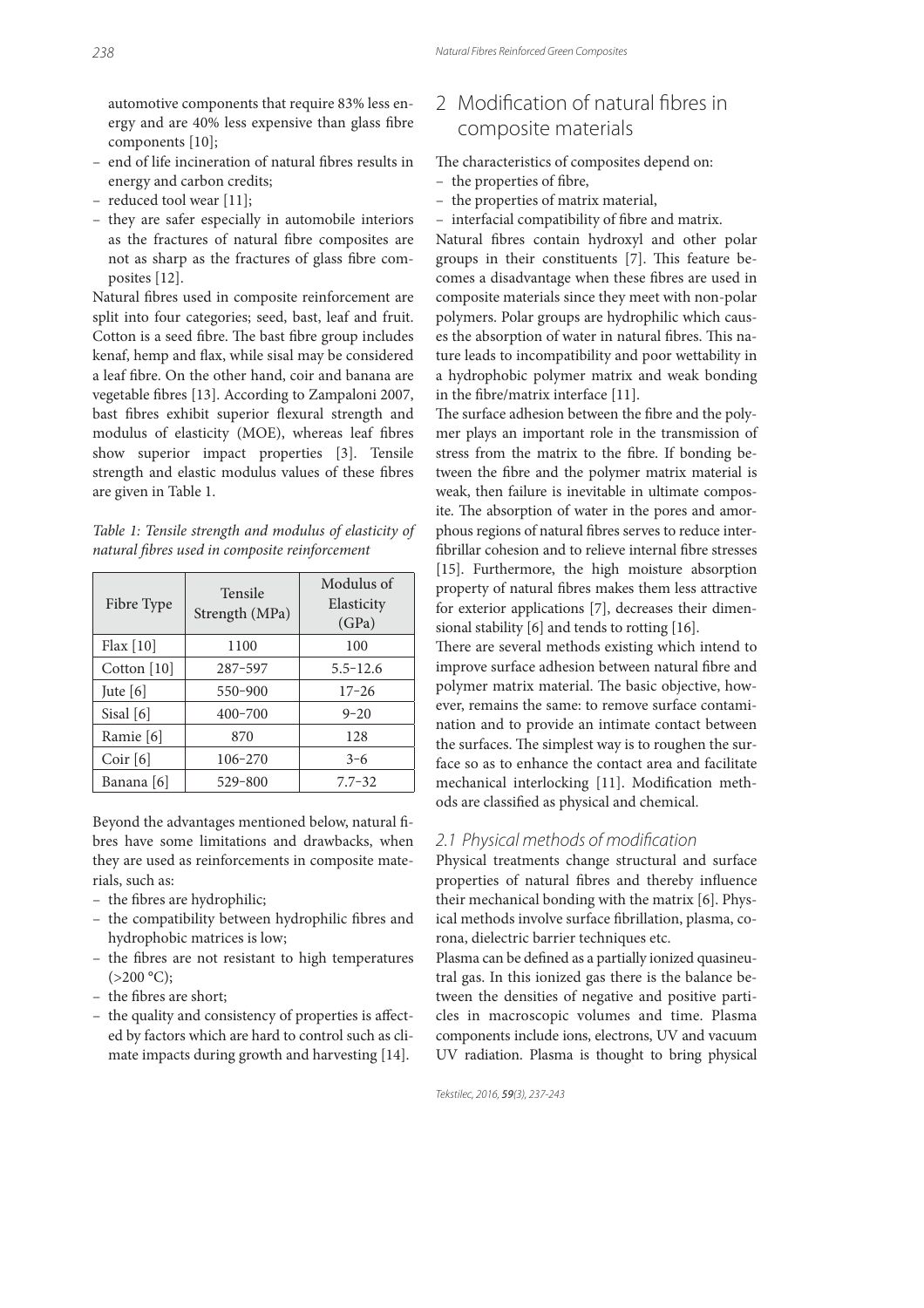modification on the surface through roughening the fibre by the sputtering effect, producing thus an enlargement of the contact area that increases the friction between the fibre and the polymer.

Corona and dielectric barrier techniques are nonthermal plasma treatments. Corona discharges are relatively low power electrical discharges that take place at or near atmospheric pressure. The corona is generated by strong electric fields associated with small diameter wires, needles, or sharp edges on an electrode. Corona treatment is a difficult technique to be used on 3D objects. This limitation has highlighted the need for alternative, more 3D 'compliant' surface modification techniques such as the ozone and/or ultraviolet radiation (e.g. UV) light [11].

#### *2.2 Chemical methods of modifi cation*

The compatibility and dispersability of fibre and matrix can be improved by developing a hydrophobic coating of a compatible polymer on the surface of a filler before being mixed with polymer matrix. Generally, coupling agents facilitate the optimum stress transfer at the interface between the fibre and the matrix. Coupling agents are molecules having two functions. The first is to react with OH groups of cellulose and the second is to react with functional groups of the matrix [7].

There are many types of coupling agents including surface-active agents and reactive chemistries, at times referred to as functional modifiers. Surfaceactive agents are materials that increase interfacial adhesion by acting as a solid surfactant and that do not form covalent bonds to the polymer matrix. Materials that form covalent bonds to either the fibre or the polymer matrix can be reacted in-situ during processing [17].

The selection of a coupling agent that can combine both strength and toughness to a considerable degree is important for a composite material. The most common coupling agents are silane, isocyanate and titanate based compounds, the chemical composition of which allows them to react with the fibre surface, which forms a bridge of chemical bonds between the fibre and the matrix [7].

Those options (physical and chemical modifications) are not attractive, even in terms of cost-benefit ratio, when the composites are designed for low strength– low cost applications such as transit panels, because of the significant cost increase that might result from the use of chemicals or treatment apparatus [6].

### 3 Matrix materials

Matrix materials are divided into two categories as thermosets and thermoplastics. Thermosets cannot be melted once they have been cured since they are chemically crosslinked. But these matrices generally have quite good mechanical properties. Most common thermoplastics have low transition temperature, giving them quite low stiffness at room temperature and above. The low Tg also makes them very brittle at low temperatures, however, the lack of cross-linking is one of the big advantages of thermoplastics which makes them reshapeable and re-meltable [14]. Thermoplastics also offer many advantages. One of the advantages of thermoplastic matrix composites is their low processing costs. Other advantages are the design flexibility and the ease of moulding complex parts. Simple methods such as extrusion and injection moulding are used for the processing of these composites [18].

Most commonly used thermoset polymers in natural fibre reinforced composites are polyester, epoxies and vinylester. While natural fibres have been traditionally used to fill and reinforce thermosets, natural fibre reinforced thermoplastics, especially polypropylene composites, have attracted greater attention due to their added advantage of recyclability [8]. Other thermoplastics like polyethylene (PE) and polystyrene (PSI) have also been used in ecological composites.

No matter which polymer is used, high temperatures must be avoided due to the possibility of fibre degradation. When working with natural fibres, the processing temperature must be below 200°C [18]. This also restricts natural fibre composites to relatively low temperature applications [19].

Low twisted yarns display a very low strength when tested dry in the air and, therefore, they cannot be used in processes such as pultrusion or textile manufacturing routes. On the other hand, by increasing the level of twist, a degradation of the mechanical properties is observed in impregnated yarns (e.g. unidirectional composites) similar to off-axis composites. Therefore, an optimum twist should be used to balance processability and mechanical properties [20]. On the other hand, strands of natural fibres are usually heavily twisted, and that can hinder infiltration or impregnation of the resin matrix into the fibre strands [21].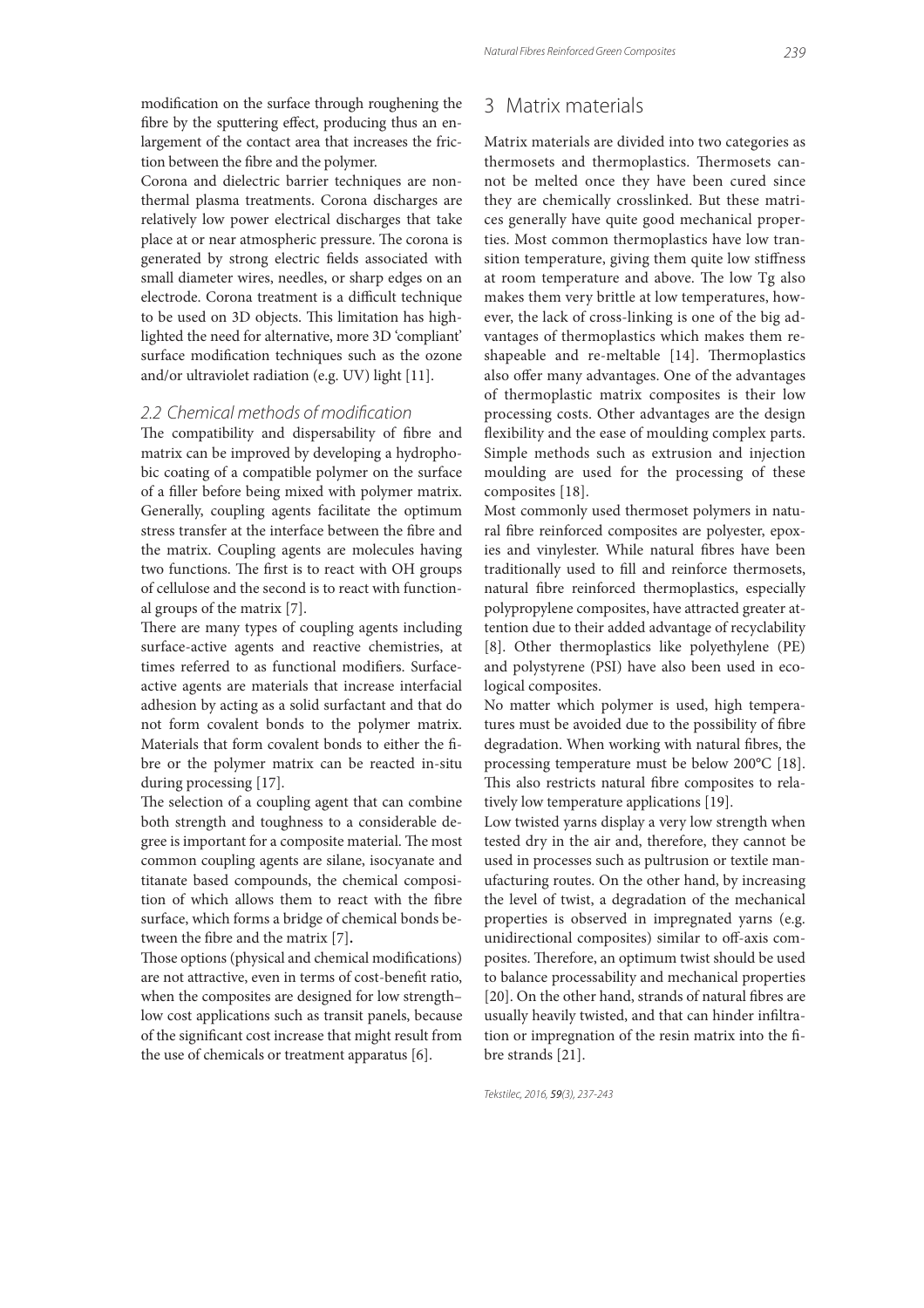### *3.1 Biodegradable polymers*

There are many different polymers of renewable materials. Biodegradable plastics can be based on natural or synthetic resins. Natural biodegradable plastics are based primarily on renewable resources (such as starch) and can be either naturally produced or synthesized from renewable resources [22].

PLA is a good example of thermoplastic biopolymer that is used today. Its basic monomer is lactic acid, which is derived from starch by fermentation. PLA is and was frequently used for biodegradable packing materials. However, numerous tests have shown that PLA is also suitable as a matrix for embedding fibres in composites [23]. Other studied biopolymers have been soy-oil based epoxy, starch, polycaprolactone (PCL), polyhydroxybutyrate (PHB), modified cellulose, acetic acid, polyester amide, natural rubber and gluten [22, 24].

Polyesters play a predominant role as biodegradable plastics due to their potentially hydrolysable ester bonds. Biodegradable polyesters which have been developed commercially and are in commercial development are PHA – polyhydroxyalkanoates, PHH – polyhydroxyhexanoate, PHB – polyhydroxybutyrate, PHV – polyhydroxyvalerate, PLA – polylactic acid, PCL – polycaprolactone, PBS – polybutylene succinate, PBSA – polybutylene succinate adipate, AAC – aliphatic–aromatic copolyesters, PET – polyethylene terephthalate, PBAT – polybutylene adipate/terephthalate and PTMAT – polymethylene adipate/terephthalate [22].

The problems with most of these polymers have been poor commercial availability, poor processability, low toughness, high price and low moisture stability [25].

### 4 Preforms

Natural fibres such as flax are usually avialable as short fibres. These short fibres are suitable for injection moulding process and for producing non woven mats. In both processes, short fibres are randomly orginised which causes relatively poor mechanical properties in resulting composites [20].

There are several studies available concerning the mechanical properties of green composites. A brief survey of the research work published in the field of natural fibre reinforced composites is given in Table 2. According to the literature, preform types have been generally used in the form of nonwoven/fibre mat.

# 5 Conclusion

The aim of this article is to give a short overview of the reasons for the usage of green composites, disadvantages of natural fibres and their modification methods, matrix materials and research activities associated with these composite materials.

The research showed that there are many types of natural fibres and biopolymers available for green composites all of which have different characteristics and benefits. Although modifications and biopolymers increase the cost of ultimate composite, their environmental returns are undeniable.

| Reference | Fibre type    | Preform type | Matrix material<br>type | Tensile<br>strength<br>(MPa) | Impact<br>strength<br>(kJ/m <sup>2</sup> ) |
|-----------|---------------|--------------|-------------------------|------------------------------|--------------------------------------------|
| $[7]$     | $100\%$ flax  | nonwoven mat | epoxy                   | 57.79                        | 13.69                                      |
| $[26]$    | 100 % flax    | nonwoven mat | modified soy oil        | 40                           |                                            |
| [6]       | 100 % jute    | fibre mat    | <b>PES</b>              | 43.0                         |                                            |
|           | 100 % sisal   | fibre mat    | <b>PES</b>              | 34.6                         |                                            |
| $[27]$    | $100 \%$ flax | fibre mat    | Palatal E240-02         | 47.9                         |                                            |
|           |               | fibre mat    | Norpol 200-510          | 71.6                         |                                            |
|           |               | fibre mat    | epoxy                   | 88.3                         |                                            |
|           |               | fibre mat    | Norpol 420-100          | 79.2                         |                                            |
|           |               | fibre mat    | vinylester              | 91.2                         |                                            |

Table 2: Literature survey of green composites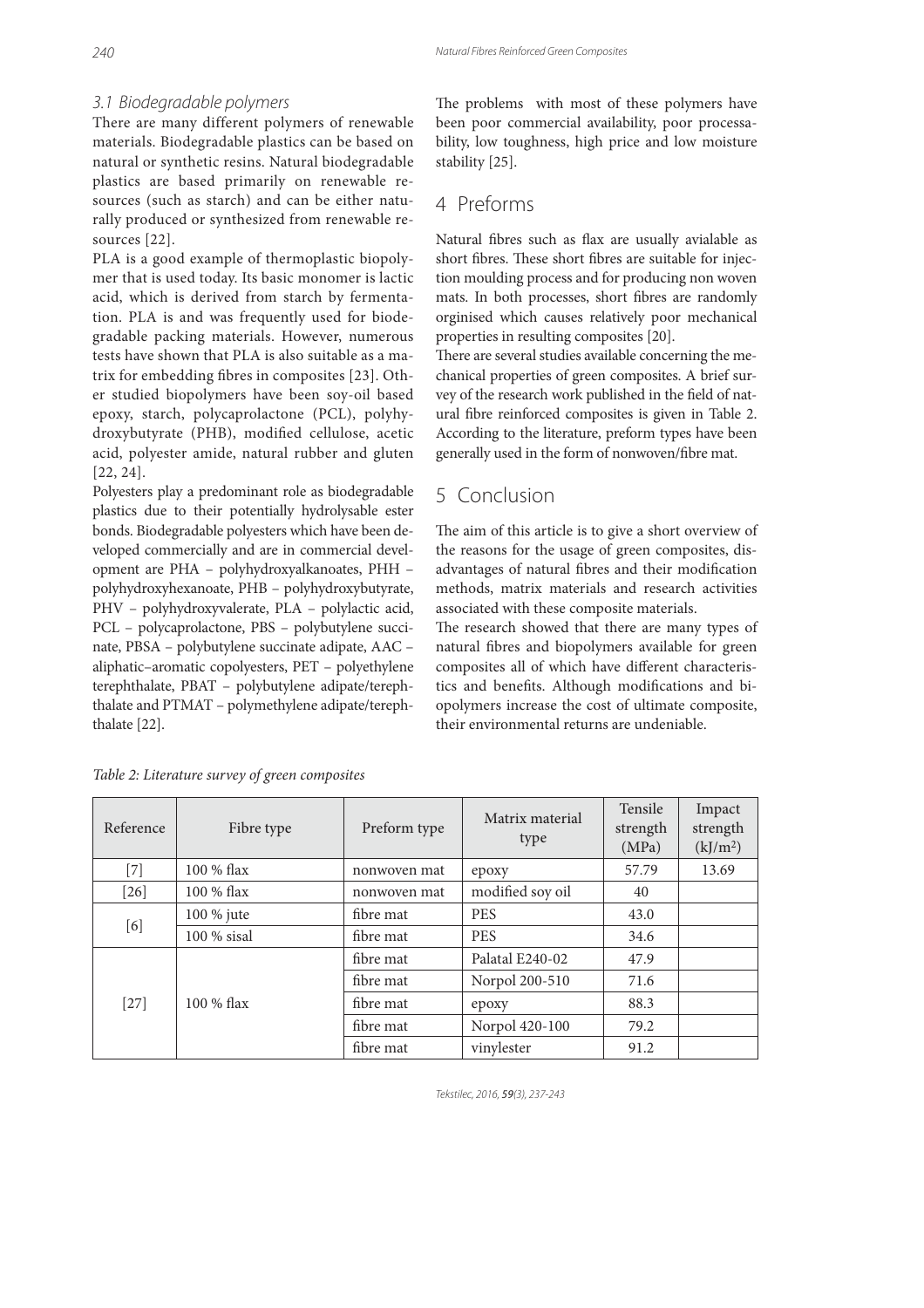| $[28]$ | 100 % jute                  | nonwoven mat                      | <b>PLA</b>                      | 72.7     | 14.3       |
|--------|-----------------------------|-----------------------------------|---------------------------------|----------|------------|
| $[29]$ | 100 % kenaf                 | fibre mat                         | PP                              | 28       | 14         |
|        | 100 % coir                  | fibre mat                         | PP                              | 10       | 24         |
|        | 100 % sisal                 | fibre mat                         | PP                              | 35       | 28         |
|        | 100 % hemp                  | fibre mat                         | PP                              | 52       | 26         |
|        | 100 % jute                  | fibre mat                         | PP                              | 26       | 17         |
| $[30]$ | 100 % flax                  | nonwoven mat                      | cellulose acetate<br>propionate |          | 10         |
| $[31]$ | 100 % jute                  | plain weave                       | <b>PES</b>                      | 23.1     |            |
|        |                             | flat knit                         | <b>PES</b>                      | 17.8     |            |
| $[32]$ | flax 50 %, cotton 50 %      | denim fabric                      | <b>HDPE</b>                     | 35.8     |            |
| $[20]$ | flax                        | plain weave                       | vinylester                      | 129      |            |
|        |                             |                                   | <b>PPMA</b>                     | 75       |            |
|        |                             |                                   | <b>PLLA</b>                     | 100      |            |
|        |                             |                                   | PLA                             | 100      |            |
| $[33]$ | 100 % flax                  | fibre mat                         | PHB                             | 40       |            |
|        |                             |                                   | <b>PBS</b>                      | 50       |            |
|        |                             |                                   | <b>PBAT</b>                     | 30       |            |
| $[21]$ | jute 45 %, cotton 55 %      | plain weave                       | PES                             | 62.5     |            |
|        | jute 39 %, cotton 61 %      | plain weave                       | PES                             | 72.1     |            |
|        | jute 43 %, cotton 57 %      | plain weave                       | PES                             | 73.1     |            |
|        | 100 % jute                  | plain knit                        | PES                             | 19.8     |            |
|        | 100 % jute                  | plain weave                       | <b>PES</b>                      | 40       |            |
| $[34]$ | sisal and silk              | hand lay up                       | <b>PES</b>                      | 18.95    |            |
|        |                             | hand lay up                       | <b>PES</b>                      | 23.61    |            |
|        | kenaf                       | hand lay up                       | PP                              | 45       |            |
|        | kenaf                       | hand lay up                       | ${\rm PP}$                      | 43       |            |
| $[3]$  | kenaf                       | hand lay up                       | PP                              | 51       |            |
|        | hemp                        | hand lay up                       | PP                              | 52       |            |
|        | coir                        | hand lay up                       | ${\rm PP}$                      | $10\,$   |            |
| $[2]$  | cotton                      | multilayer web                    | epoxy                           | 28       | 82         |
|        | ramie                       | multilayer web                    | epoxy                           | 100      | 38         |
| $[35]$ | sisal                       | plain weave                       | PES                             | 28       |            |
|        | sisal                       | twill weave                       | PES                             | 33       |            |
| $[36]$ | abaca<br>man-made cellulose |                                   | <b>PLA</b>                      | 74<br>92 | 5.3<br>7.9 |
| $[1]$  | cotton                      | spacer fabric<br>with weft inlay  | <b>PLA</b>                      | 30.31    | 11.18      |
| $[37]$ | flax                        | spacer fabric<br>with weft in-lay | epoxy                           | 41.45    | 53.80      |
|        | flax                        | spacer fabric<br>with weft in-lay | vinylester                      | 54.70    | 49.23      |
|        | cotton                      | spacer fabric<br>with weft in-lay | epoxy                           | 49       | 19.26      |
|        | cotton                      | spacer fabric<br>with weft in-lay | vinylester                      | 42.41    | 17.27      |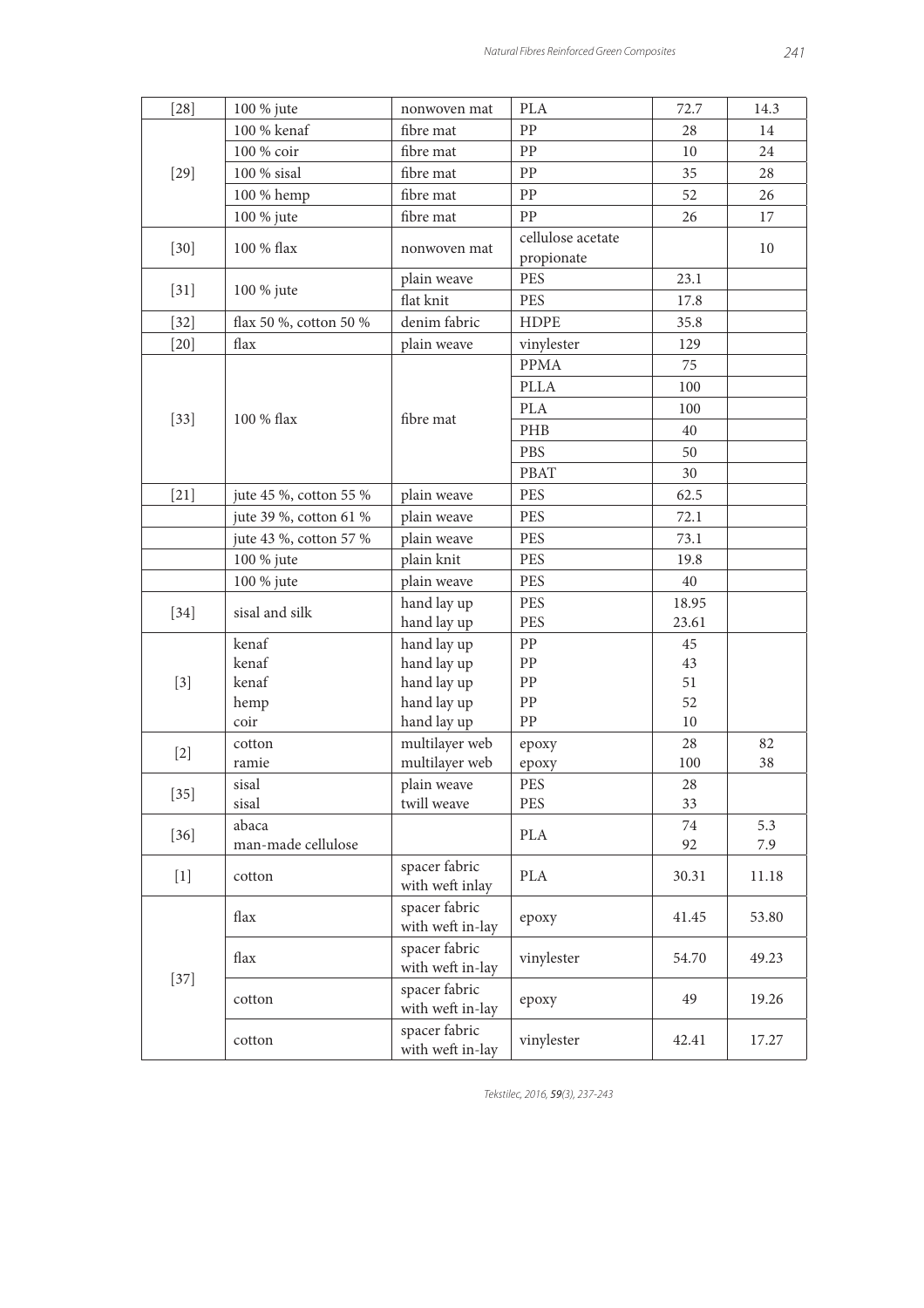### References

- 1. GACEVA, G.B., AVELLA, M., MALINCONI-CO, M., BUZAROVSKA, A., GROZDANOV, A., GENTILE, G., ERRICO, M.E. Natural fibre-eco composites. *Polymer Composites*, 2007, **28**(1), 98-107, doi 10.1002/pc.20270.
- 2. MÜSSIG, Jörg. Cotton fibre-reinforced thermosets versus ramie composites: a comparative study using petrochemical and agro-based resins. Journal of Polymers and Environment, 2008, **16**(2), 94‒102, doi: 10.1007/s10924-008-0089-4.
- 3. ZAMPALONI, M., POURBOGHRAT, F., YAN-KOVICH, S.A., RODGERS, B.N., MOORE, J., DRZAL, L.T., MOHANTY, A.K., MISRA, M. Kenaf natural fiber reinforced polypropylene composites: a discussion on manufacturing problems and solutions. Composites Part A: Applied Science and Manufacturing, 2007, **38**(6), 1569– 1580, doi: 10.1016/j.compositesa.2007.01.001.
- 4. Van de VELDE, Kathleen, KIEKENS, Paul. Thermoplastic pultrusion of natural fibre reinforced composites. Composite Structures, 2001, **54**(2–3), 355‒360, doi: 10.1016/S0263-8223(01)00110-6.
- 5. UMER, R., BICKERTON, S., FERNYHOUGH, A. Characterising wood fibre mats as reinforcements for liquid composite moulding processes. Composites Part A: Applied Science and Manufacturing, 2007, **38**(2), 434–448, doi: 10.1016/j. compositesa.2006.03.003.
- 6. d'ALMEIDA, J.R.M. Analysis of cost and flexural strength performance of natural fiber-polyester composites. Polymer-Plastics Technology and Engineering, 2001, 40(2), 205-215, doi: 10.1081/PPT-100000065.
- 7. JAYAMOL, George, SREEKALA, M.S., SABU, Thomas. A review of interface modification and characterization of natural fibre reinforced plastic composites. Polymer Engineering and Science, 2001, **41**(9), 1471‒1485, doi: 10.1002/pen.10846.
- 8. JOSHI, S.V., DRZAL, L.T., MOHANTY, A.K., ARORA, S., Are natural fiber composites environmentally superior to glass fiber reinforced composites? Composites Part A: Applied Science and Manufacturing, 2004, **35**(3), 371–376, doi: 10.1016/j.compositesa.2003.09.016.
- 9. MOHANTY, A.K., DRAZL, L.T., MISRA, M. Engineered natural ber reinforced polypropylene composites: influence of surface modifications and novel powder impregnation processing. Journal of

Adhesion Science and Technology, 2002, **16**(8), 999- 1015, doi. 10.1163/156856102760146129

- 10. FOULK, Jonn, A., CHAO, Wayne, Y., AKIN, Danny, E., DODD, Roy, B., LAYTON, Patricia, A. Analysis of flax and cotton fiber fabric blends and recycled polyethylene composites. Journal of Polymers and the Environment, 2006, **14**(1), 15‒25, doi: 10.1007/s10924-005-8703-1.
- 11. MUKHOPADHYAY, S., FANGUEIRO, R. Physical modification of natural fibers and thermoplastic films for composites - a review. Journal of Thermoplastic Composite Materials, 2009, 22(2), 135‒162, doi: 10.1177/0892705708091860.
- 12. MIAO, Menghe, FINN, Niall, Conversion of natural fibres into structural composites. Journal of Textile Engineering, 2008, **54**(6), 165‒177.
- 13. MILLER, Edward. Textiles: properties and behaviour in clothing use.  $3^{th}$  edition. London : B.T. Batsford, 1992.
- 14. NYSTRÖM, Birgitha. Natural fibre composites : optimization of microstructure and processing parameters : Licentiate Thesis. Luleå : Luleå University of Technology, 2007, [online], [accessed: 3. 9. 2016]. Available on World Wide Web: <http://epubl.ltu.se/1402-1757/2007/31/LTU-LIC-0731-SE.pdf>.
- 15. BALEY, Christophe. Analysis of the flax fibres tensile behavior and analysis of the tensile stiffness increase. *Composites Part A: Applied Science and Manufacturing*, 2002, **33**(7), 939–948. doi: 10.1016/S1359-835X(02)00040-4.
- 16. STAMBOULIS, A., BAILLIE, C.A., GARKHAIL, S.K., van MELICK, H.G.H., PEIJS, T. Environmental durability of flax fibres and their composites based on polypropylene matrix. Applied Composite Materials, 2000, **7**(5), 273–294, doi: 10.1023/A:1026581922221.
- 17. HOLBERY, James, HOUSTON, Dan. Natural ber-reinforced polymer composites in automotive applications. JOM, 2006, **58**(11), 80‒86, doi: 10.1007/s11837-006-0234-2.
- 18. SAHEB, D. Nabi, JOG, J. P. Natural fiber polymer composites: a review. Advances in Polymer Technology, 1999, **18**(4), 351‒363, doi: 10.1002/(SICI)1098- 2329(199924)18:4<351::AID-ADV6>3.0.CO;2-X.
- 19. SGRICCIA, N., HAWLEY, M.C., MISRA, M. Characterization of natural fiber surfaces and natural ber composites. Composites: Part A: Applied Science and Manufacturing, 2008, **39**(10), 1632–1637, doi: 10.1016/j.compositesa.2008.07.007.